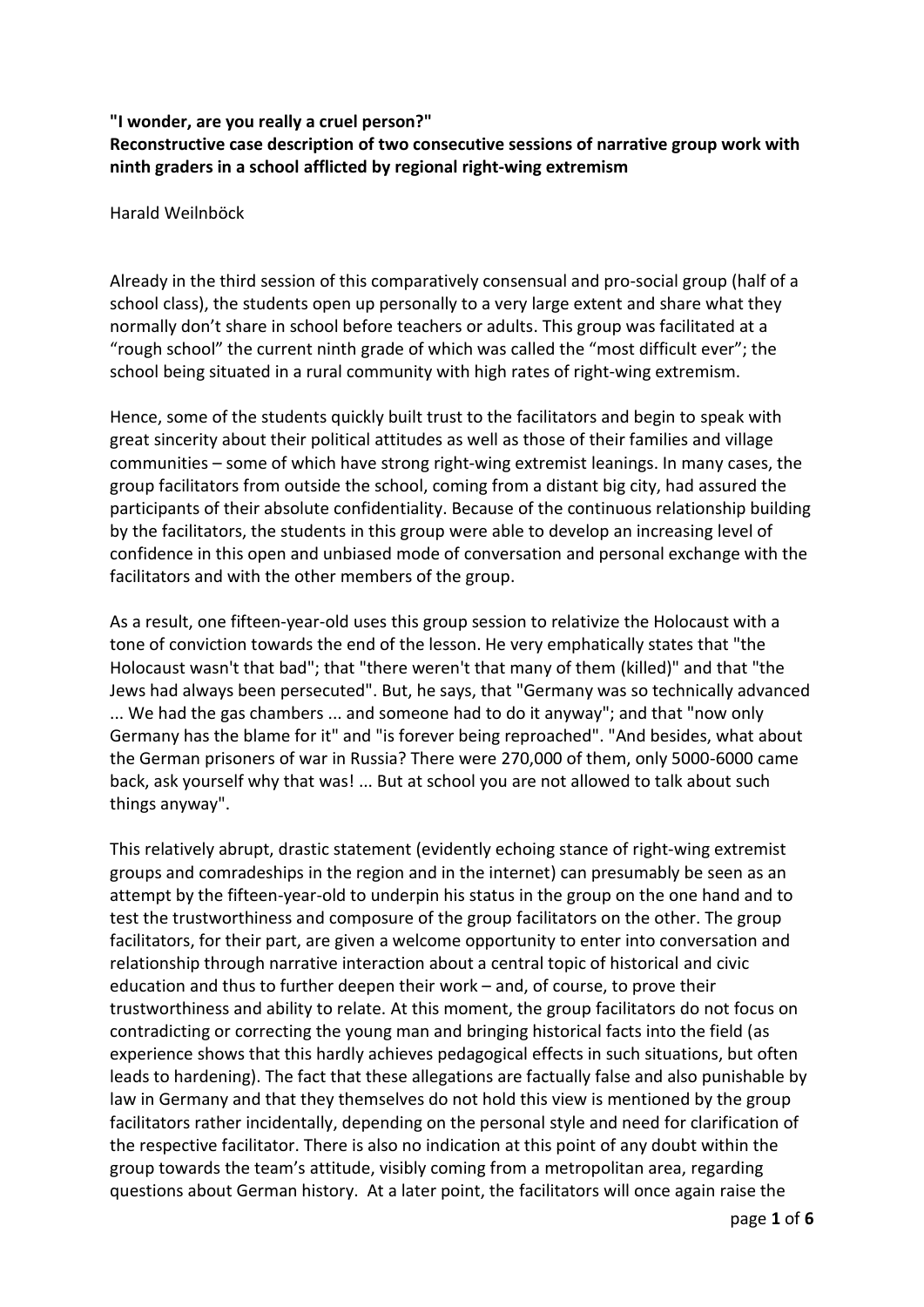question of why such statements are forbidden under criminal law. They also explicitly indicate that this is regulated as such false statements can incite people, some of whom may then proceed to acts such as the attack in Halle or in Hanau. But this hint is also made at a later moment in an de-escalating manner, entirely without admonition or reproach.

At this moment, the group facilitators first express their fundamental respect for the openness with which the boy expresses himself – and then successively make an effort, together with the group, to open up the background of individual experience is which this statement is embedded. An initial, counter-provocative question, so to speak, as to whether he often provokes those around him with this or similar statements, initially only leads to the boy emphasizing the seriousness of his statement. The group facilitators' attitude to the conversation is then committed to the following line of questioning: "I don't agree with you about the Holocaust, which won't surprise you. But first tell me how you came to this and who you actually are. Do you often have conversations about these topics? Tell us a little bit about the people who say this to you? Do you ever have arguments? What else do you experience with them? What questions do you sometimes ask yourself? What do you experience when you say something like that in school?" This attitude of attentiveness, curiosity and the techniques of narrative conversation follows the basic pattern of "no-butyes,-tell-me-more-about-it"; i.e., it leads away from the level of opinions, views, and facts and tries to approach the level of personal experience and memory.

The young man does not seem to want to get involved in this yet in this session at the end of the hour. And in this behavior he proves to be similar to those other students who display right-wing extremist attitudes and appear in other groups in a much more anti-social manner than is the case here. For this reason, the facilitators proceed as early as possible to involve the group as a whole, to counteract the polarization and emotionalization caused by the boy's probably intentional provocative statement, and to lead them in the direction of narrative points of contact. This proves to be hardly necessary in this case, since this comparatively trusting group brings itself into play quite quickly and is supported by the management with appropriate questions: "What can you others here say about this?" Above all the level of experience and less the level of opinion is addressed: "How do you others feel about these statements? What comes to your mind? Where else do you encounter these topics? What happens then? What is the process? Which people are involved? What do they do? What do you experience with them? etc."

At this point, a series of short, often simultaneously spoken and overlapping contributions emerge, which contain manifold possibilities for further deepening through narrative followup questions. Two students distance themselves, even using the technical term "Holocaust denial" themselves, thus indicating a certain adeptness in discourses of civic education. Another boy seems to want to differentiate the statement of the fifteen-year-old and explicitly agrees that "you can't talk about this in school". Another one informs the facilitators that such statements are often heard around here, which creates further possibilities for describing other, new experiential situations in the group. Two other students speak openly and about how their classmate "would be like that all the time" and how one should thus understand what he says ("that's his thing!"). The latter then refers to it in brief reactions, indicating a relatively high degree of consensuality and communality among this group. In fact, two similar situations are alluded to, offering further opportunities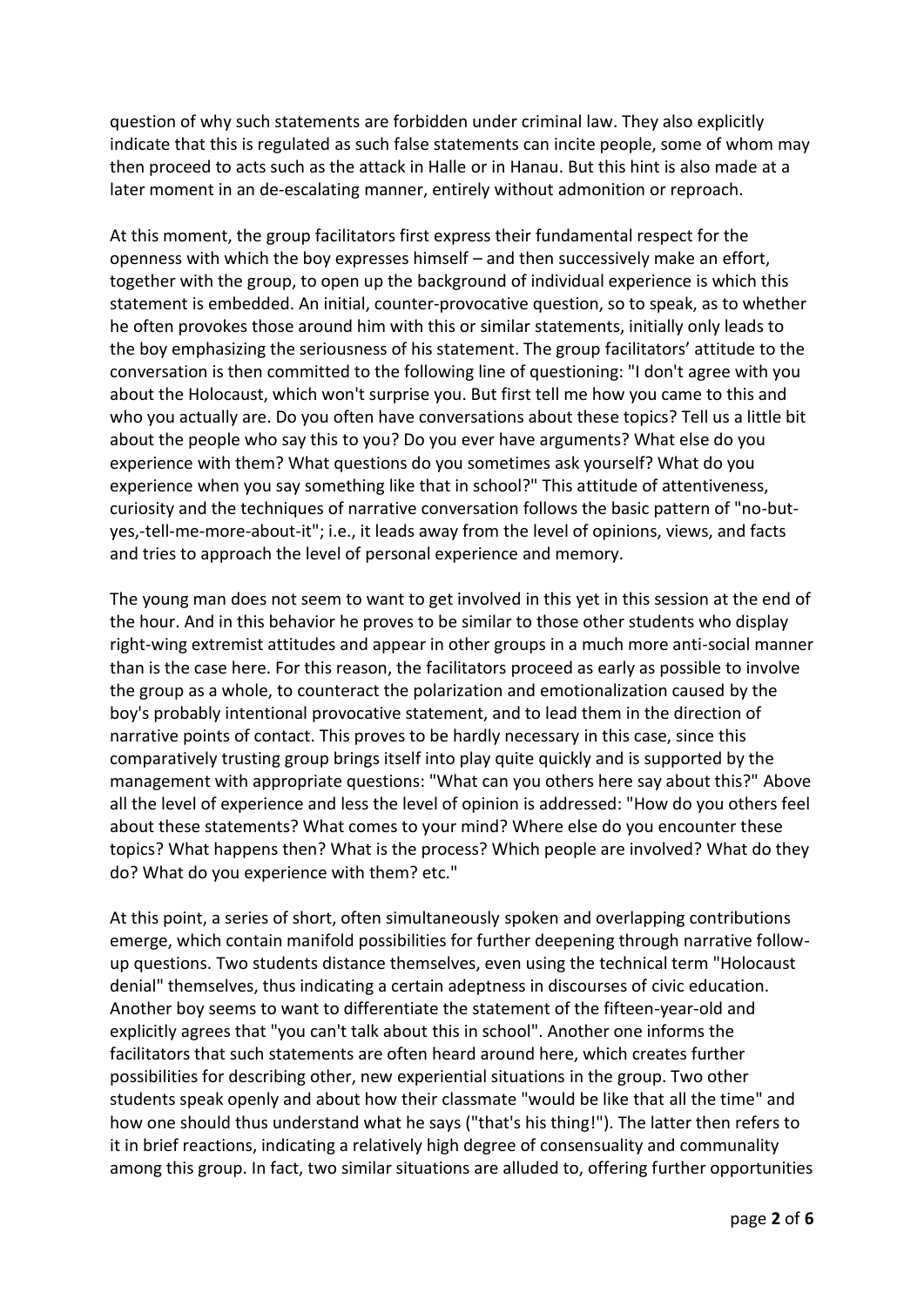for experiential immersion by narrative questions and sharing of and reflecting on situational experiences (for which there normally is no space in school).

This self-motivated, independent exchange, is led by the group in the presence of and with facilitators about this topic, speaking about their classmate as well. It leads to associated experience scenes and considerations that are pedagogically very valuable. This is because this self-determined process supports the students' narrative, reflective, and conversational skills. Numerous cognitive, thematic-analytical, as well as social, communicative, and emotional competencies are fostered as well in the process. In addition, it can be stated that in this session the topic of right-wing extremism in the region (and in some families) was brought up by the students themselves. It was from a very personal perspective and not suggested by the educators or by a planned teaching unit. Inquiries by the facilitators that are motivated by personal interest and that aim at the experiential level are always particularly effective.

But how can this promising situation be used in the sense of a holistic civic education?<sup>1</sup> So far, the group, in conjunction with the external facilitators, has firstly outlined its status quo in terms of Holocaust awareness and associated themes of right-wing extremist ideology. These and the interaction scenes and experiences are many and indispensable, which are due to the setting provided for this purpose. Now a development beyond this would have to be initiated – and this also because this status quo would otherwise remain merely in confirmation and reinforcement. Such further development can be initiated in many ways by means of the above-mentioned possibilities of personally interested, narrative inquiry, the subsequent illumination of the ensuing situation in the group and the self-reflection thereof (cf. above: comparable situations, which people are involved, what do they do; what do the teachers say; how do you feel about it? etc.). Each of these questions would lead to relevant exchange of personal experiences, observations and reflections, which would otherwise hardly occur in school, neither in class nor in informal student conversations – and in which the facilitators can also contribute and accentuate.

In this particular situation shortly before the end of the session, one of the facilitators decides to make the following narrative inquiry, which does not follow any of the aforementioned paths. He directly addresses the young man: "When I listen to you talk about the Holocaust, I ask myself above all whether you are possibly a cruel person. What do you mean? Can you perhaps tell me a situation from your life where you would say, yes, I was cruel – and sometimes I am a cruel person?" And because the end of the session is near, the facilitators open this question to everyone else and present it to the group as a weekly task: "All of you, think about whether you have ever, or even more often, said similar things to your classmate about the National Socialist era – and, regardless of whether you are sometimes a cruel person and what situations there might be to tell about this! ... But at the same time, we always keep in mind that we don't tell others anything about our conversations here that can be directly traced back to a person."

<sup>&</sup>lt;sup>1</sup> Which can also be called an intensive pedagogical civic education; cf. Weilnböck, Harald (2020): Intensivpädagogische politische Bildung – Narrative Gesprächsgruppen an Schulen im ländlichen und kleinstädtischen Raum. Ergebnisse der qualitativen Selbstevaluation von Gesprächsgruppen im Jahr 2019. https://cultures-interactive.de/en/articles.html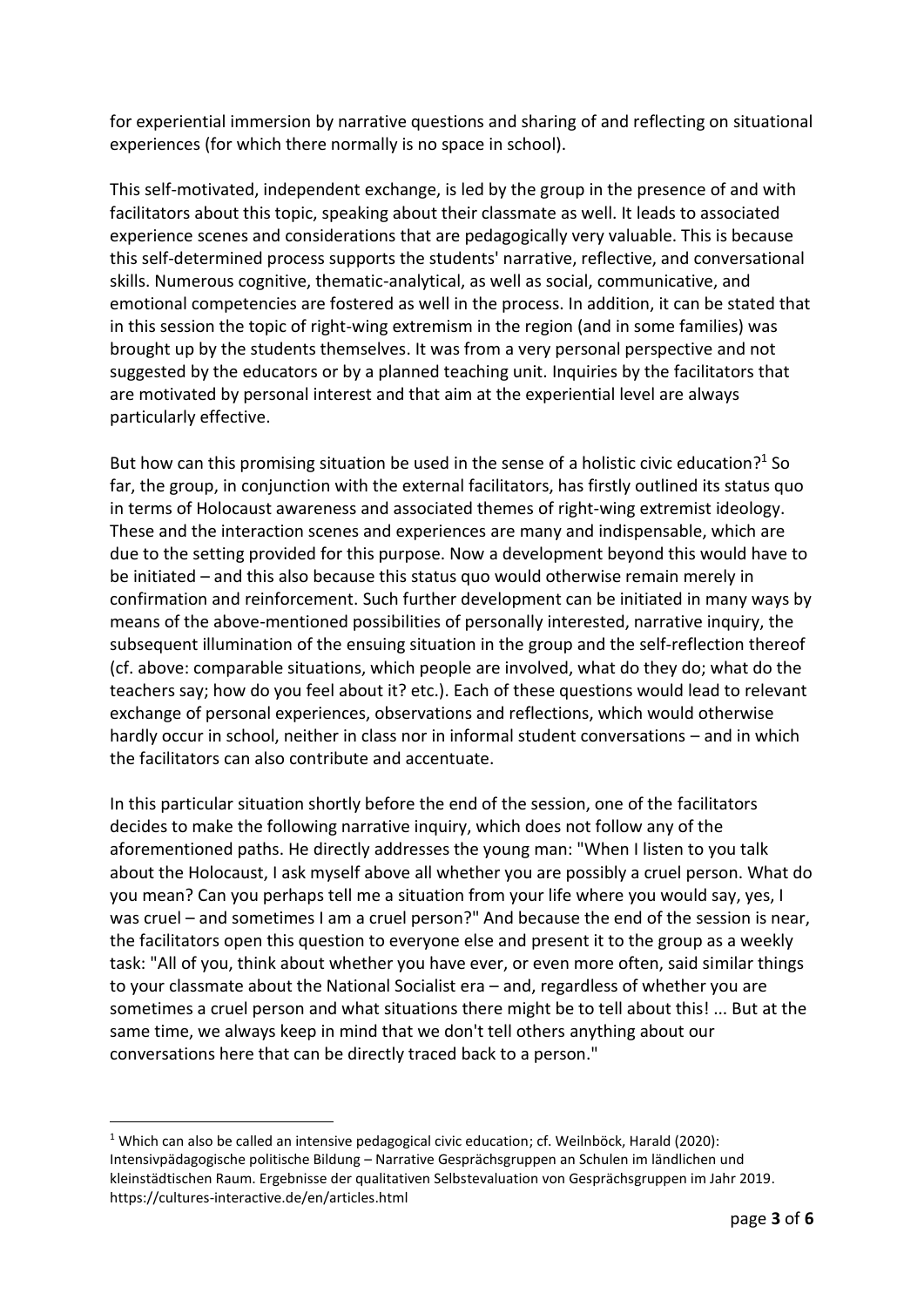In the follow-up session, it becomes apparent that some of the students have actually taken this task to heart, which does not always happen in group work at the current project state. Evidence also emerges that the young people have since talked among themselves about the group's issues during recess and outside of school, probably including political discussions. In any case, the fifteen-year-old and two classmates report that they had thought about it and had come to the conclusion that they were not cruel. They couldn't remember any situations. However, the conversation continued to the effect that they made the observation about themselves that they didn't have such strong feelings anyway, and were generally rather numb and insensitive in emotional respects.

Overall, there was quite a big change in the group conversation, both thematically and in terms of mood, compared to the last session. The latter had been predominantly provocative and boisterous. This was up to the point that the fifteen year old lastly attempted to explain to the others in the group how one could get access to the (illegal) right-wing extremist videos on YouTube in which his views on the Holocaust were represented. (This could then be prevented by pointing out that confidentiality exists in the conversation groups, and that nothing illegal should take place. The dissemination of rightwing extremist material is also illegal, which the participants had agreed to without hesitation). In contrast, the present follow-up session, in which the topic of cruelty is taken up, is rather contemplative. Suddenly there is a lot of talk about the topic of death and dying – and also about being sad – although it is not entirely clear to the facilitators how this topic came up in the group to begin with (which does certainly corresponded to the topics of the Holocaust and cruelty). Thus, the group talks about various experiences of deaths within the families but also about the death of animals, be it on the farms or of pets. It can be assumed that informal conversations among the students preceded the group meeting.

During the course of the conversation, in its free and predominantly self-determined group dynamics, the fifteen-year-old, who previously had relativized and partly denied the Holocaust leading to the question of cruelty, made an astonishing remark. The boy tells about how it was when the paternal grandmother, who lived in the house, died, and how the father did not flinch, then "did his thing normally the next day". The boy reports this in context to the theme of insensitivity and emotional numbness, that he and two classmates had observed about themselves. This also as an answer to the question about his possible cruelty. He then suddenly also makes the sober and deeply convinced statement that he believes his parents "probably wouldn't be sad if he died".

Curiously, this completely sober yet depressing presentation that his parents "would probably not be sad if he died" represents a new moment of great personal sincerity in the group conversation. It is similar to the moment of the brazen Holocaust denial, however, in a completely different way. The question is, therefore, in which respects the previous moment of Holocaust denial is related to the present moment of the follow-up session about death, emotional numbness and lack of sadness on the part of the parents. Furthermore, which pedagogical effects and potentials of holistic, intensive pedagogical civic education are contained in facilitating the joint group experience of such a sequence of moments of conversation, for the individual and for the group as a whole. And to what extent the procedure and method of narrative group work can help to bring forth such a sequence of moments of conversation.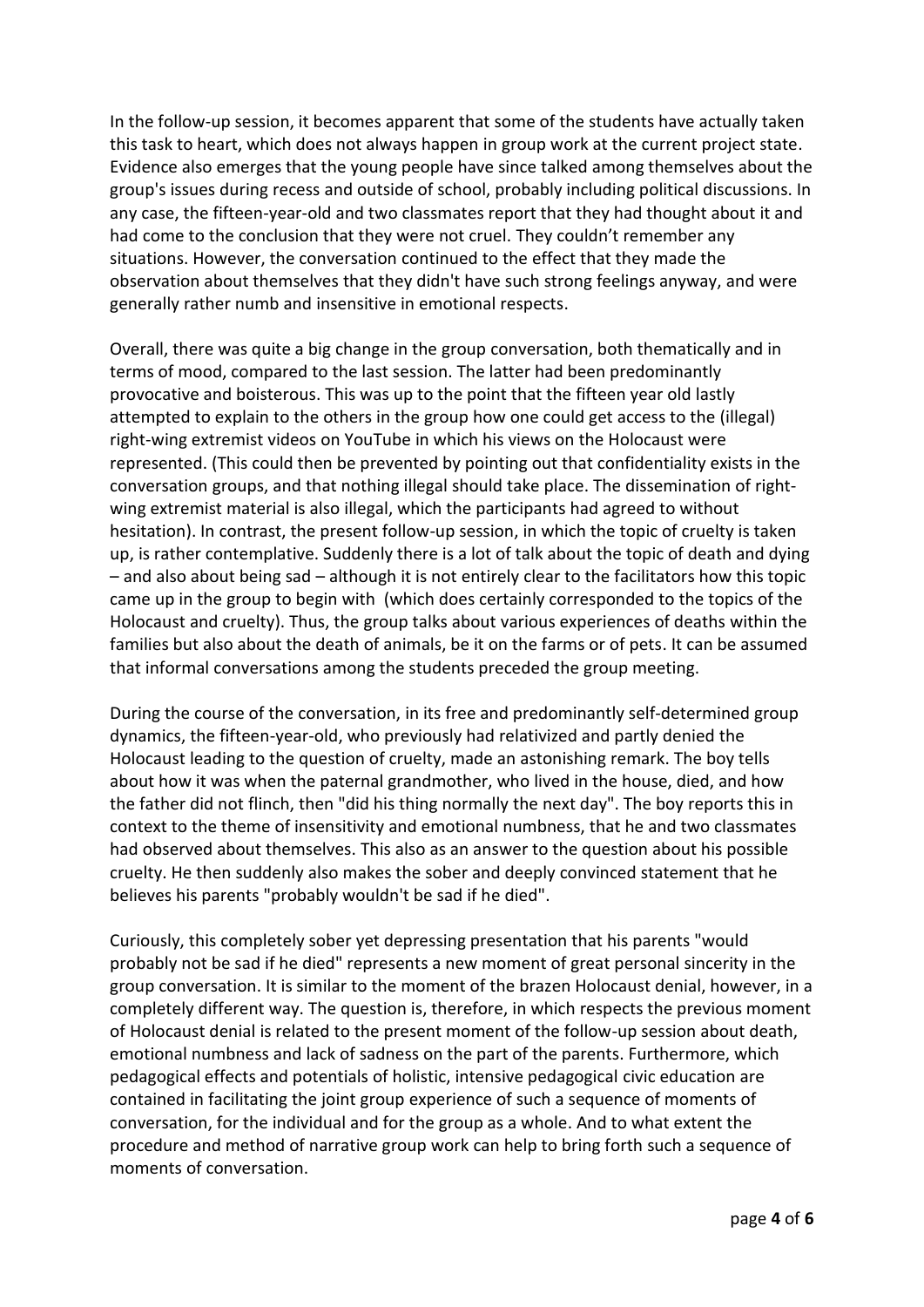Admittedly, the second moment had followed directly from the first with some consistency. For the striking Holocaust denial, to which space could be given in the group, leads to the question of possible personal cruelty on the part of the young man and the group. This then first sets the corresponding homework of thinking about cruelty in motion. And then in turn leads to introspections about moments of one's own emotional callousness and numbness, which then brings to light memories of moments of callousness on the part of one's parents, especially toward the topics of dying/death. At the group level, this is then followed by a general conversation about death, dying, and emotional insensitivity, leading the young man to the very striking personal assessment that his parents would probably not regret it if he died.

Without even recognizing a possible connection between the young man's two statements (the Holocaust; the parents and his emotional numbness) one can assume the following: The fact that both – and similar – moments can occur and be shared in a group of students and that the views and experiences that occur can be talked about openly, unconditionally and trustingly (especially in an institution about which the students say that one is "not allowed to talk about such things here anyway") is significant for the personality and competence development of each individual in the group. This is because talking openly about essential personal, historical and political issues is of great pedagogical effectiveness for the general school curriculum of supporting intellectual, emotional and social skills. Also the topics and issues touched upon are highly relevant for the specific curriculum in the school subject s history and civic education (also democracy education).

This pedagogical effect can then be deepened in many ways by the facilitators. First of all, they can react with compassion and as attentive fellow human beings and in this way also set an example of empathetic presence. For example by saying: "Oh, I'm sorry about your parents. That must not feel so good to think that about ones parents." This may then be followed by further follow-up questions, comments, or experiences from the young man or other youth in the group that can be recorded, further supporting psycho-social learning and the development of emotional intelligence. More detailed reflection can then be further prompted by remarks such as, "Somehow it doesn't surprise me as much now that you sometimes say things that are so cruel and you don't seem to notice." Of course, as an authentic civic education group facilitator, you can also just say what you think: "I just had the idea that maybe that's why you're saying all these right-wing extremist things, because there's this thing of insensitivity and numbness with you and your parents – and partly with you others, as well." Should the group or individuals then even succeed in recognizing a psychological connection between numbness/ Holocaust denial and emotional undersupply – and one should not underestimate high school student's intuitive psychological intelligence! – then the pedagogical effectiveness of this course of the conversation would be maximally strengthened.

However, the unconditional prerequisite for this to happen is that the group conversation takes place in a completely open, self-determined manner, without setting any topics and taboos or drawing red lines, and also remaining confidential and voluntary. This must be the case so that the students can no longer say "we can't talk about something like that anyway". Most importantly, an open, friendly basic attitude must be provided by facilitators – no matter what content is expressed.